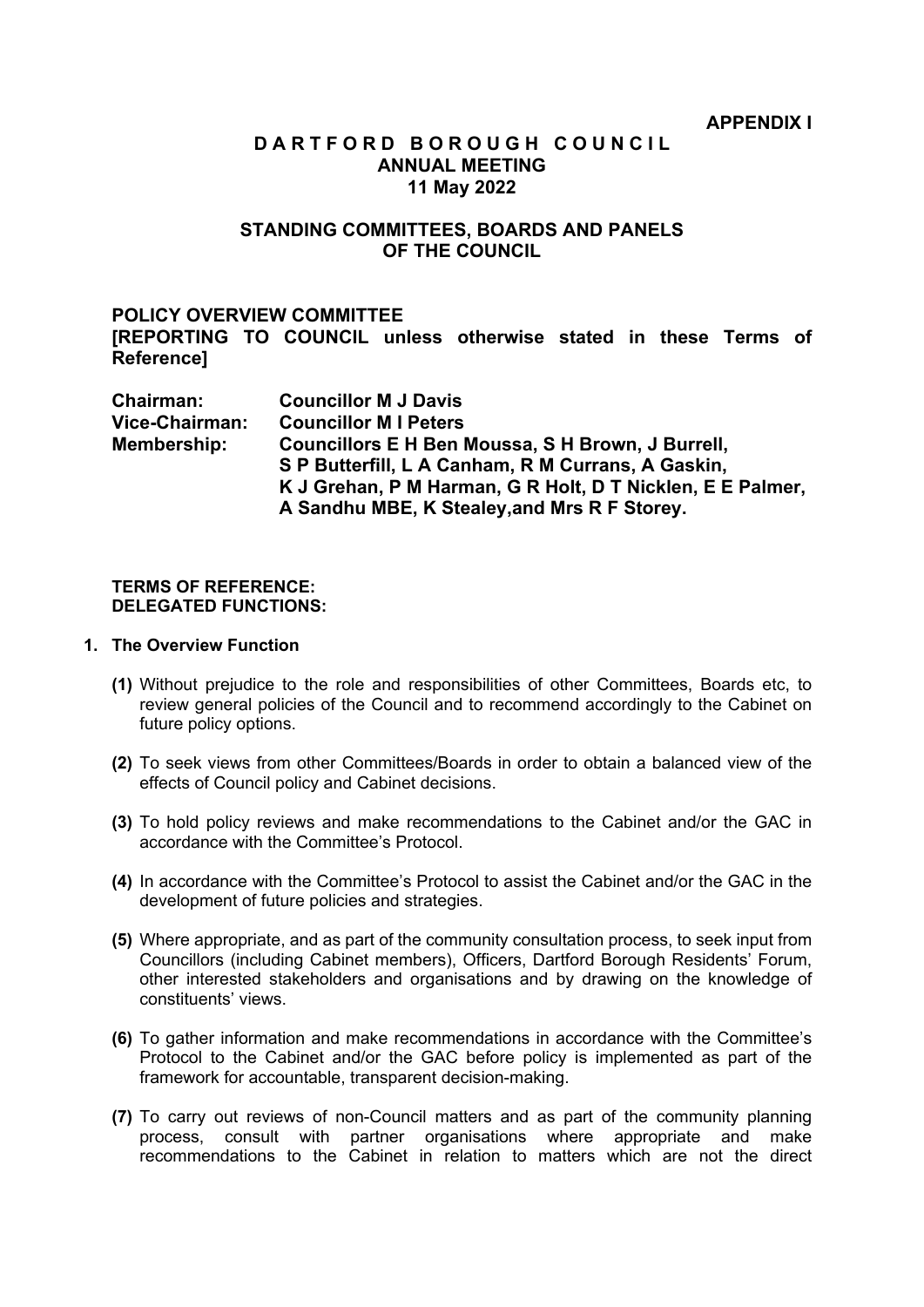responsibility of the GAC, but which nevertheless affect the economic, environmental and social well-being of the Borough.

- **(8)** To consider and investigate broad policy issues and make reports and recommendations to the Cabinet and/or the GAC in accordance with the Committee's Protocol.
- **(9)** In accordance with the Committee's Protocol to provide advice to the Cabinet and/or the GAC on major issues before final decisions are made.
- **(10)** To receive the views and recommendations of area/joint committees or forums as part of any review which impacts on the Borough.
- **(11)** To be consulted/receive referrals by the GAC and/or the Cabinet about issues falling within the remit of the Committee, example Cabinet requesting an enquiry into a particular issue.
- **(12)** To approve an annual overview work programme in accordance with Standing Order 58(8) including the programme of any subcommittee appointed by the Committee to ensure that there is efficient use of the Committee's (sub-committee's) time and that potential for duplication of effort is minimised.
- **(13)** To review the Cabinet's forward plans with a view to deciding which, if any, forthcoming Cabinet decisions the Committee wishes to review.
- **(14)** To carry out reviews of how certain decisions have affected a particular community or area by taking advice from area committees or forums and other community groups and representatives.

#### **2. Service Delivery**

To consider new approaches to service delivery and recommend to the Cabinet demanding performance targets for services, so as to deliver continuous improvements which reflect both national and local considerations including;

- **(a)** Challenging why and how a service is being provided;
- **(b)** Securing comparison with the performance of others across a range of relevant indicators, taking into account the views of both service users and potential suppliers;
- **(c)** Consulting local taxpayers, service users, partners and the wider business community in the setting up of new performance targets;
- **(d)** Considering fair competition as a means of securing efficient and effective services
- **(e)** To make recommendation(s) to the Cabinet on suitable performance information/indicators.

## **3. Overview of Health Functions**

To review any matter relating to the planning, provision and operation of the health service in the Borough of Dartford, in accordance with the Local Authority (Public Health, Health and Wellbeing Boards and Health Scrutiny) Regulations 2013.